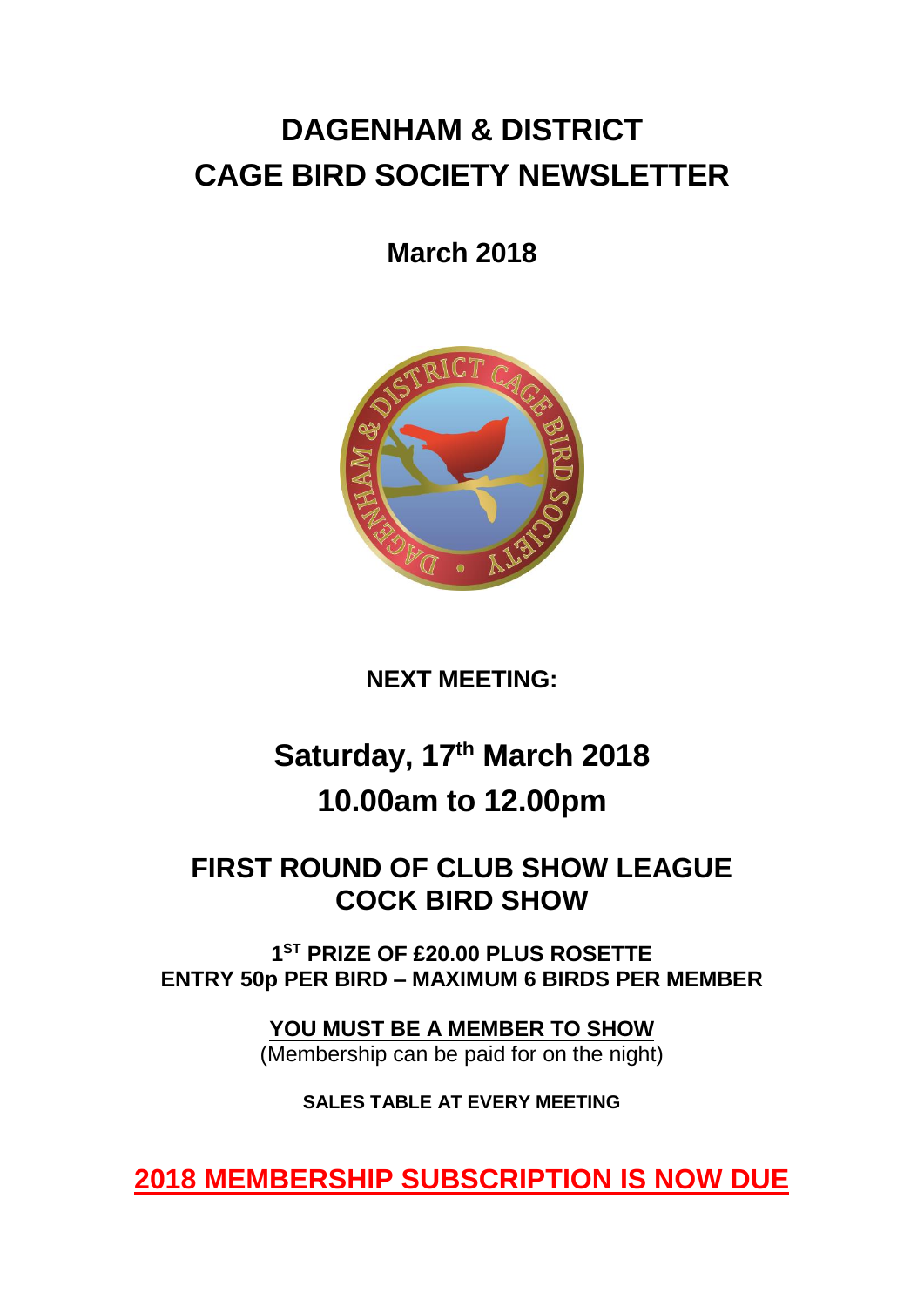**Dagenham and District Cage Bird Society Wantz Hall Rainham Road North Dagenham Essex RM10 7DX**

#### **PRESIDENT**

Peter Decort 5 Campbell Close Collier Row Romford Essex RM1 4SA **01708 750036**

#### **CHAIRMAN**

Barry Johnson

**01708 348330**

#### **TREASURER**

Peter Decort 5 Campbell Close Collier Row Romford Essex RM1 4SA **01708 750036**

#### **SECRETARY**

Richard Wilson Unit 5, 28-30 Fowler Rd Hainault, Essex IG6 3UT **07852 959447**

## **Committee Members 2018**

President PETER DECORT Vice President Vacancy Chairman BARRY JOHNSON Vice Chairman Vacancy Secretary RICHARD WILSON Asst. Secretary **Vacancy** Treasure PETER DECORT Publicity & Raffle BARRY & VAL Show Manager STEVE WALLIS Asst. Show Manager Vacancy Show Secretary **GEORGE PHILPOT** Asst. Show Secretary Vacancy

Canteen VAL, BARRY & FRAN

Committee: Dick Lathief, Mick Pegram and Ted Papandreas

**Meetings are held on the third Saturday of the month at 10am to 12pm at Wantz Hall – Rainham Road North – Dagenham – Essex RM10 7DX**

#### **Committee Members' meetings**

**Would officers and committee members please attend these monthly meetings starting from 10am on every meeting day.**

**2018 MEMBERSHIP SUBSCRIPTIONS ARE NOW DUE**

**Subscription rates for the calendar year 2018**

| Single:             | £15.00      |
|---------------------|-------------|
| <b>Partnerships</b> | £20.00      |
| Juniors             | <b>Free</b> |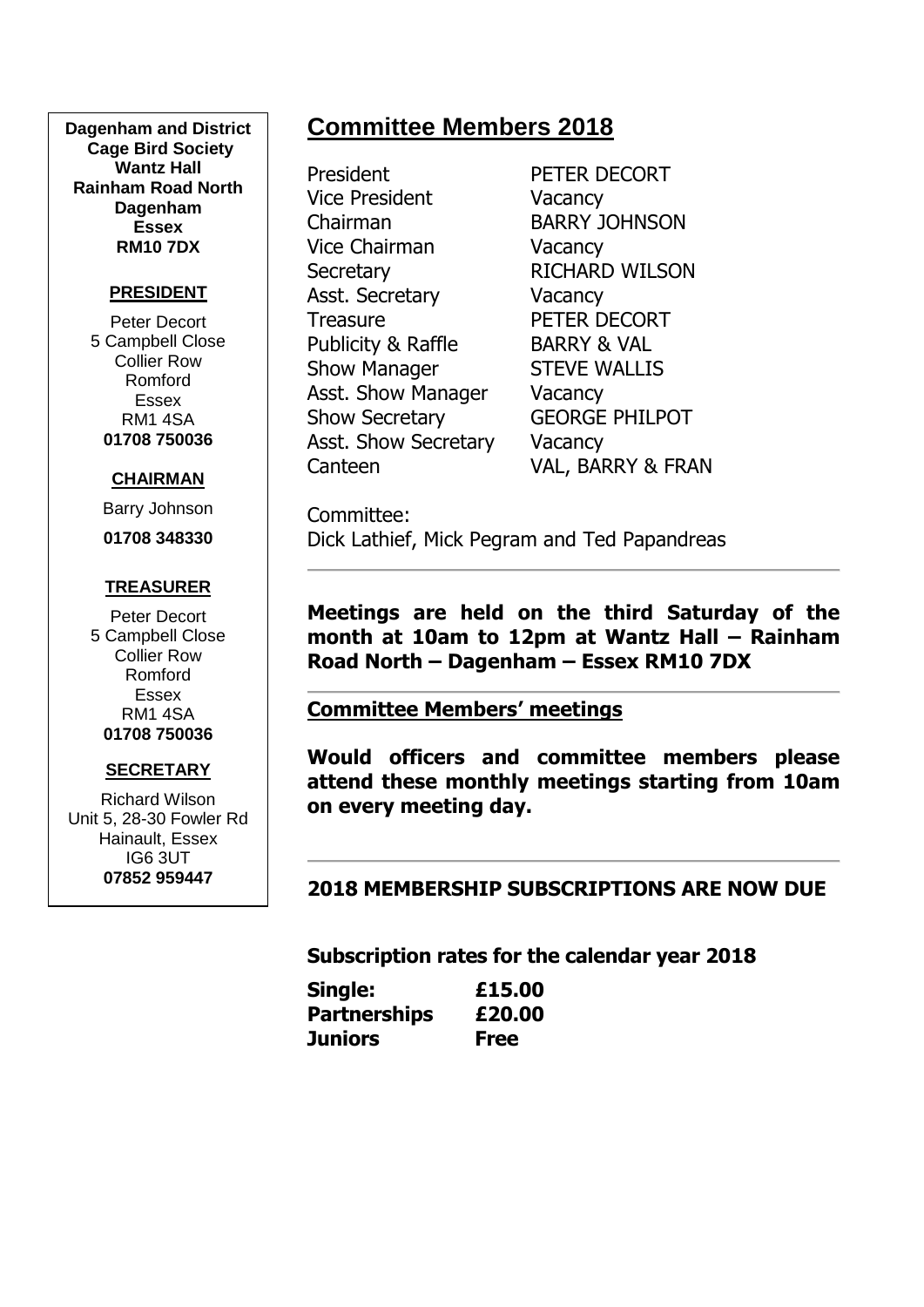### **Forthcoming Meetings**

| SAT 17 <sup>th</sup> Mar 2018 | Club Show League – First Round – Cock Bird Show    |
|-------------------------------|----------------------------------------------------|
| SAT 21 <sup>st</sup> Apr 2018 | <b>TBC</b>                                         |
| SAT 19th May 2018             | <b>TBC</b>                                         |
| SAT 16 <sup>th</sup> Jne 2018 | <b>TBC</b>                                         |
| SAT 21 <sup>st</sup> Jly 2018 | $Quiz - Other clubs to be invited (RW)$            |
| SAT 18th Aug 2018             | Open Show preparation                              |
| SAT 15th Sep 2018             | Club Show League - Second Round - Any Bird Show    |
| SAT 20 <sup>th</sup> Oct 2018 | Club Show League - Third Round - Pairs Show        |
| SAT 17 <sup>th</sup> Nov 2018 | <b>Young Stock Show</b>                            |
| FRI 14 <sup>th</sup> Dec 2018 | Staging for Open Show followed by Christmas Raffle |
|                               | Draw and Buffet                                    |
| SAT 15 <sup>th</sup> Dec 2018 | <b>Open Show</b>                                   |
| SAT 19 <sup>th</sup> Jan 2019 | <b>AGM</b>                                         |
|                               |                                                    |

### **February 2018 Meeting**

Our February Meeting was opened by our new Chairman, Barry. His first item of business was to tell everyone that the speakers, Richard Lawson and Eddie Wells, would not be coming as they had each lost their dad and the funerals were on the Thursday and Friday before the Meeting. We send both Members and their families our deepest sympathies. On a brighter note, I have been informed that they will do another date later in the year.

Also, our Secretary, Richard, wasn't at the Meeting. I was informed that he was away for his anniversary. We all hope he had a nice time. However, before he went away, he gave Mick the raffle prizes (cash and wine). I would also like to thank Beryl for donating a bottle of wine, and Ken Grigg for his donation of two wall clocks depicting Bullfinches.

Whilst I am thanking people, our thanks to Barry for doing the raffle and to Val and Fran for doing the teas.

Later in the Meeting, Fergus spoke about the possibility of raising funds from football cards. There were 30 teams on each card at £1.00 each. It was decided to give it a go and Fergus went round with a card. The winning team was Arsenal. One of our new Members, Nigel, won £15.00 with the rest going to the Club. Well done all.

Mick brought up the topic of trying to get more people at the Club. He spoke of putting an advert in the local newspaper. We didn't have a vote on this as other people brought up other ways of going about this, i.e. Facebook, free papers, a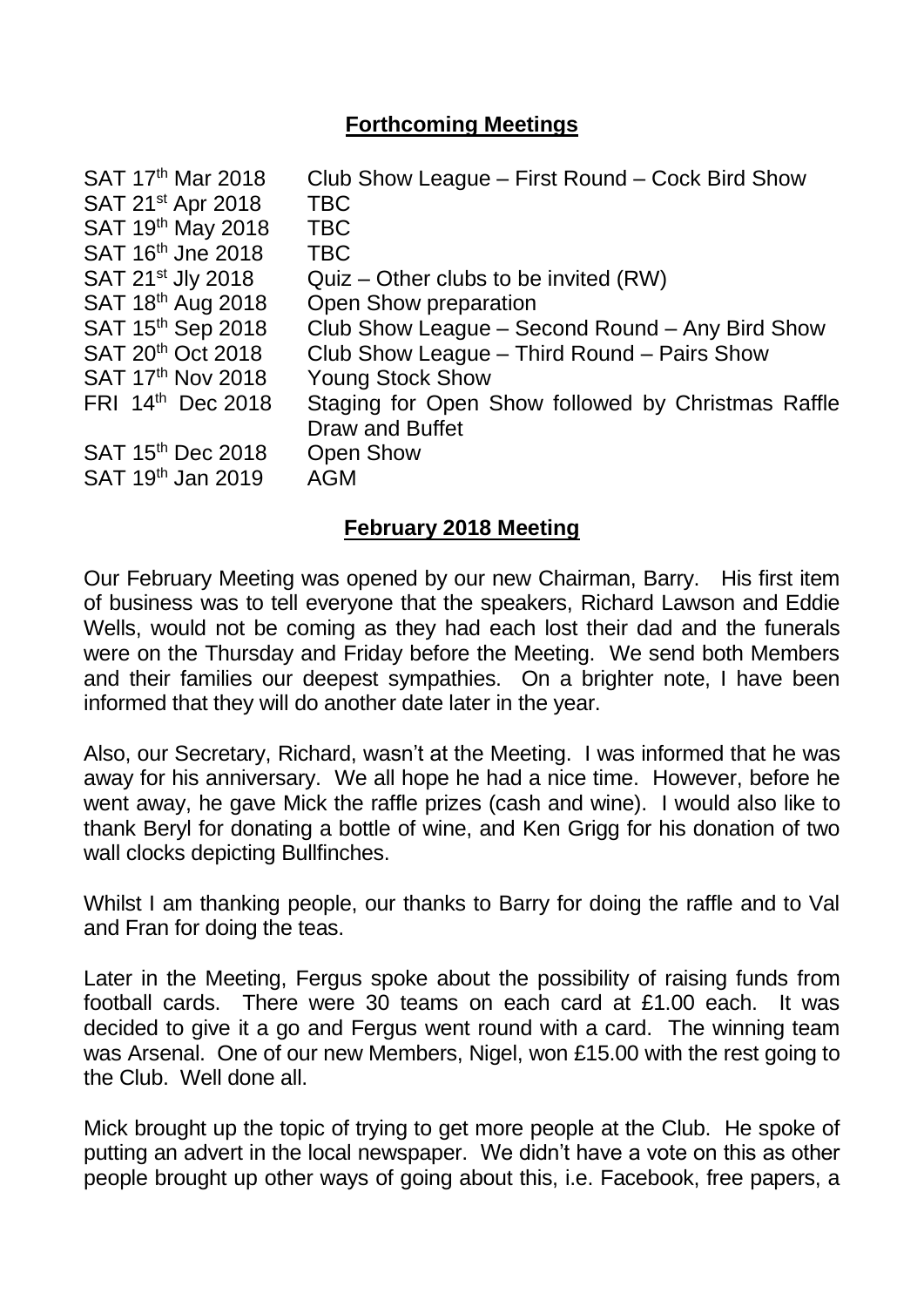banner outside the Hall. All these things we hope to look into before the next meeting.

On a lighter side, we had a selection of bird sundries brought in by Mick, also some nice British birds and some Canaries – Coloured and Fifes.

## \*\*\*\*\*\*\*\*\*\*\*\*\*

While I am rambling on…my grandson came round home the other day and asked me when we were going to get some new birds. When I kept Canaries he always liked the Fifes and Glosters so I said I would sort out the shed and try to get him some. So, if anyone has any spare birds please give me a ring on 01708 750035

He has re-awoken my love for the birds so what I intend to do once I have sorted him out is to make a course of small flights in my shed to house a couple of pairs of British Hybrids. I am well on my way to being ready – shed tidy and painted and some breeding cages in position and painted.

We had one new Member in February – David McClenaghan – and I can tell you he is easier to talk to than it is to say his name!!

While talking about Members, I was looking through the Members Book and I noticed there are several who have not paid their subs. I hope this is just an oversight which will soon be dealt with as this is the last Newsletter you will receive if you have not paid your subs.

Several of our Members feed the wild birds and they are telling me of the various birds coming into their gardens. Just a few are Goldfinches, Wrens, Robins, Doves and Pigeons. One even has Rose Ringed Parakeets – better known as Ringnecks. There are no coloured Ringnecks, just plain green, which is a shame.

If anyone has time to put pen to paper and tell me how their birds are doing, how close they are to breeding, or have they already started, I would be interested. Also let me know if you have any problems. I personally like, if not hearing about your birds, at least reading about them. Is the weather holding them back? Do you use light or do you let them come into condition naturally? I used to have no lights or heat. The one thing I did though was feed condition seed combined with a slice of apple, different green foods and peas mixed with soft food.

People start their season at different times. A few I know liked their holidays so they started in December, but they seemed to do alright. I was always quite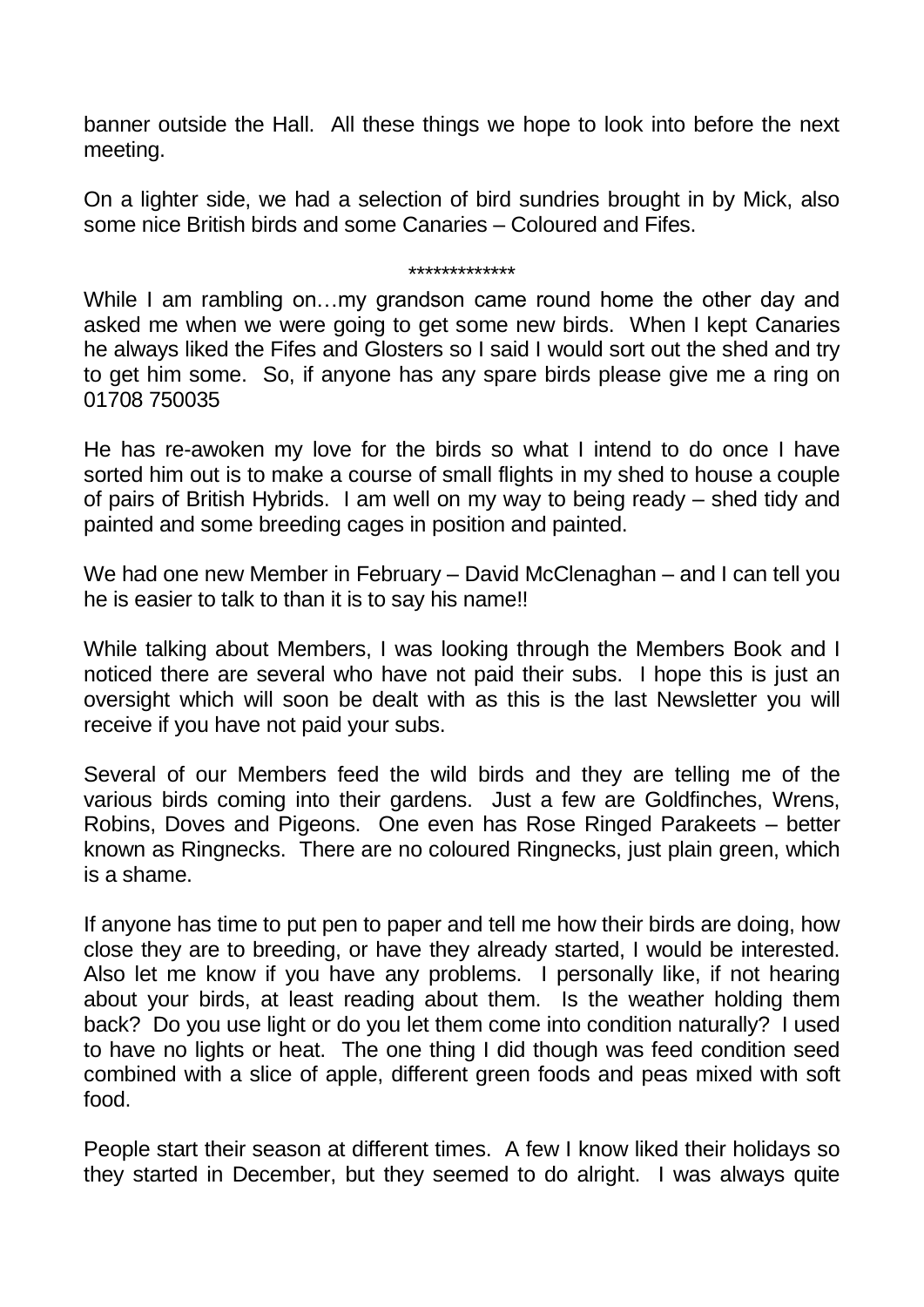busy at holiday times going round friends and feeding their birds. I liked doing this because I could see all the different birds being bred – from Zebra Finches to Cockatoos – all manner of birds. I used to hand rear lots of birds – people used to bring them to me – but that is another story.

When I used to breed and hand rear my Cockatoos I had Medium Sulphur Crested, Gallas, Kings, African Greys and a few more. My daughter named the Cockatoos Bob & Molly. She used to play with Bob from outside one of his flights. She threw stones into his pond and he would bring them back to her. She could stroke him through the wire. He didn't like me very much! The birds had three flights that could be closed off, so I could inspect the nest box and feed. One day Bob was outside by his pool so I thought I would inspect the nest box (silly) I just opened the nest box and he was on my back pecking, biting and clawing. He would not get off but after a lot of swearing at him and shoving he went back into his flight. I went indoors. My wife said "What was all that noise down the garden?" When I told her she looked and said "Your head and back is smothered in blood and scratches." It taught me two things. To make sure the doors were shut and not to turn my back on Bob. But I still loved them.

Throughout the year I will tell you of my experiences with my birds.

Hope to see you all in March.

Peter Decort

#### **Patronage**

#### International Ornithological Association

Dagenham CBS has Patronage to the International Ornithological Association (IOA). Members who would like to join or purchase rings should contact the IOA direct at [www.ioa-com-uk.org](http://www.ioa-com-uk.org/) or Richard Lumley on 01653 697565 between 9am and 5pm Monday to Friday, or by email [ruby@lordlumley.plus.com](javascript:handleMailto()

All Affiliated Societies will be awarded three of the IOA's bespoke rosettes for their own shows to be awarded to IOA members.

Since writing the above I have been in contact with the IOA requesting possible sponsorship and I have just been told that they have donated £150 and some rosettes to the club.

#### Scots Fancy Specialist Club

Dagenham CBS also has patronage for the Scots Fancy Specialist Club (SFSC).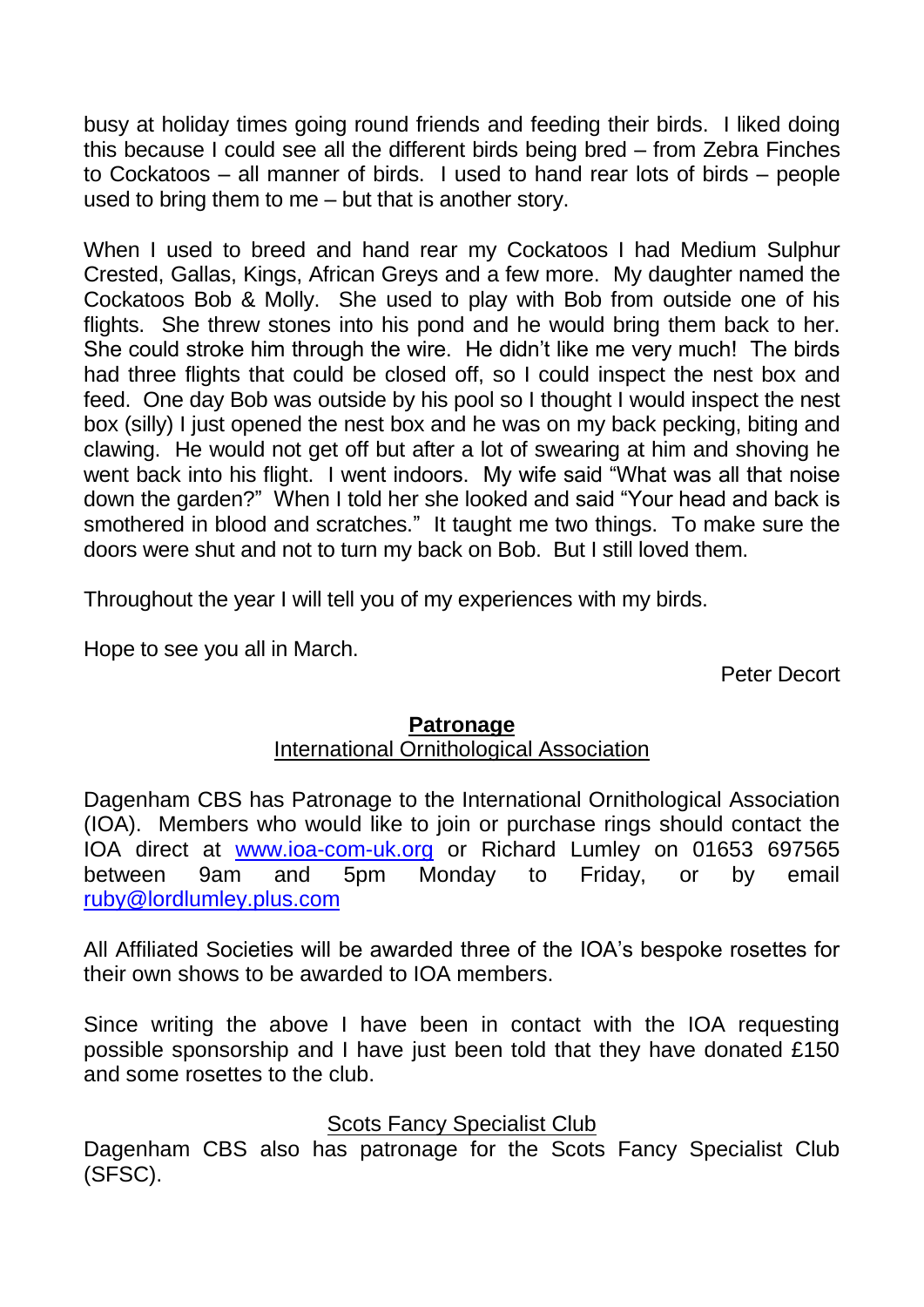We have an **Open Patronage** system. This means that Fanciers can compete in the Scots Fancy section and **do not need to be a member of the SFSC,**  but they hope that these Fanciers would consider joining the SFSC. May I also point out that we would not disqualify any fanciers showing Scots in a Dewar cage used for Borders or Fife Fancies (although they would need to fit smaller perches). The whole idea is to put the breed on show and encourage membership of the SFSC.

It is important to point out that anyone joining the SFSC is entitled to make use of their discounted Show Cage system and that they produce a Newsletter 3 or 4 times a year depending on the news available.

SFSC Members can advertise in the Newsletter free of charge.

Any members wishing to join the SFSC should please contact Ken Laurie at Lismore, 4 Well Road, Lanark, Scotland, ML11 9BN. Or telephone 01555 664813

Richard Wilson

#### **For Sale**

**Norwich Canaries available** – Pairs and Spare Hens. Good blood lines. Some Ferrys and Rigden. All enquiries to Richard on 07852 959 447.

If you have any birds or equipment for sale either bring them to the Club or let Pete know and we will put them in the next Newsletter

#### **Treasurers Monthly Report for February 2018**

| Raffle made:         | £55.00 | Members present: |  |
|----------------------|--------|------------------|--|
| Tea Bar made: £19.30 |        | New Members:     |  |

David McClenaghan Canaries, Goldfinches, Mexican House Sparrows and others

#### **The Club's Website**

[www.dagenhamcbs.com](http://www.dagenhamcbs.com/) you can find out all about our club right back to 1935, Newsletters, Shows, our history and much more.